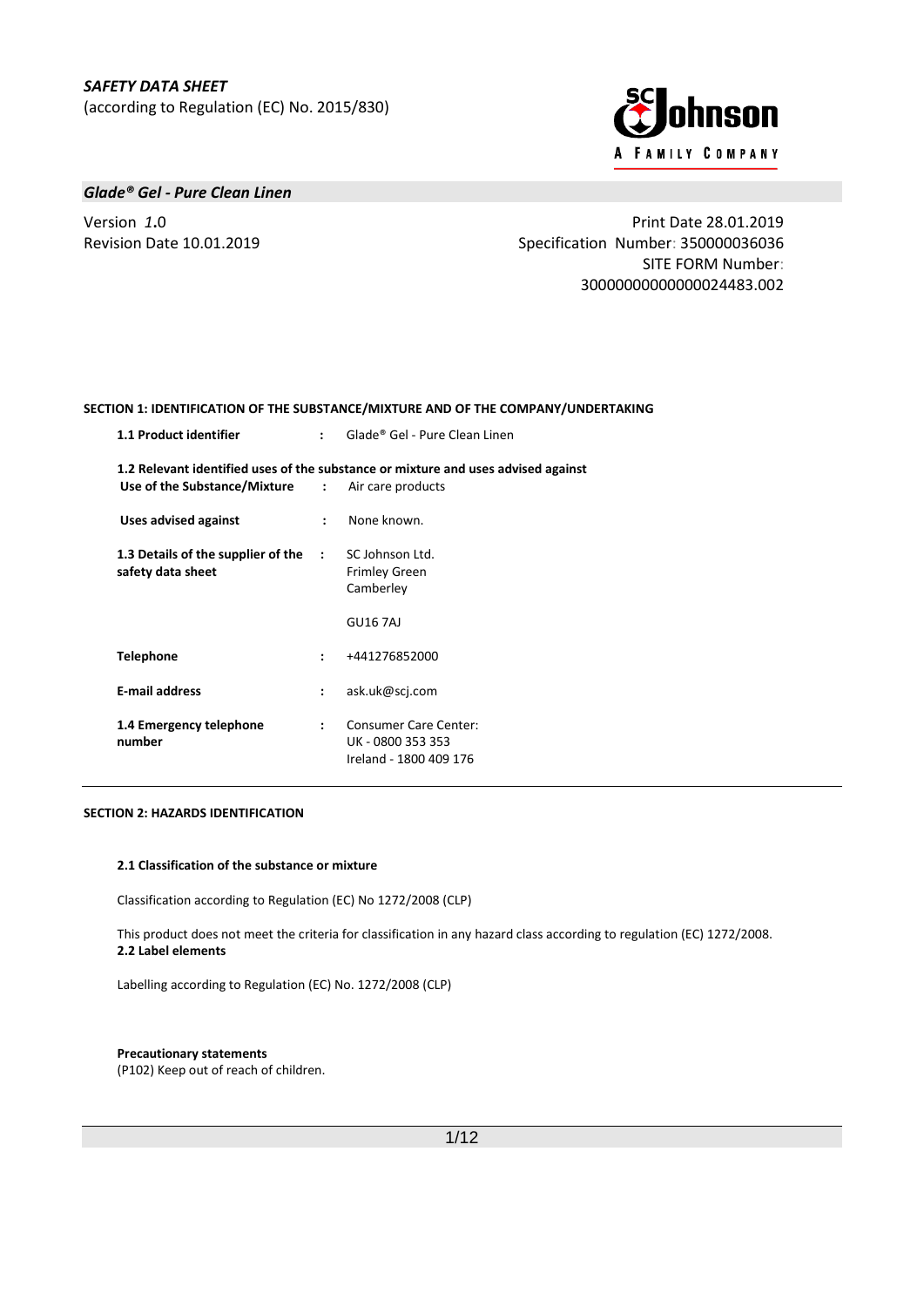

# *Glade® Gel - Pure Clean Linen*

Version *1***.**0 Print Date 28.01.2019 Revision Date 10.01.2019 Specification Number: 350000036036 SITE FORM Number: 30000000000000024483.002

**Contains**

4-tert-butylcyclohexyl acetate reaction mass of: 5-chloro-2-methyl-4-isothiazolin-3-one; and 2-methyl-2H -isothiazol-3-one(3:1) May produce an allergic reaction.

**2.3 Other hazards** : None identified

# **SECTION 3: COMPOSITION/INFORMATION ON INGREDIENTS**

# **3.2 Mixtures**

## **Hazardous components**

| Chemical name                  | CAS-No./EC No           | Reg. No          | Classification according to<br>Regulation (EC) No<br>1272/2008 (CLP) | Weight<br>percent     |
|--------------------------------|-------------------------|------------------|----------------------------------------------------------------------|-----------------------|
| 4-tert-butylcyclohexyl acetate | 32210-23-4<br>250-954-9 | 01-2119976286-24 | <b>Skin sensitisation</b><br>Category 1B<br>H317                     | $>= 0.10 - <$<br>0.50 |

| WEL substance     |                         |                   |                          |
|-------------------|-------------------------|-------------------|--------------------------|
| Ititanium dioxide | 13463-67-7<br>236-675-5 | 101-2119489379-17 | $\ge$ = 0.00 - <<br>0.10 |

#### **Additional Information**

For the full text of the H-Statements mentioned in this Section, see Section 16.

# **SECTION 4: FIRST AID MEASURES**

| 4.1 Description of first aid measures |                                                                                           |
|---------------------------------------|-------------------------------------------------------------------------------------------|
| Inhalation                            | No special requirements                                                                   |
| Skin contact                          | Rinse with plenty of water.<br>Get medical attention if irritation develops and persists. |
|                                       | 2/12                                                                                      |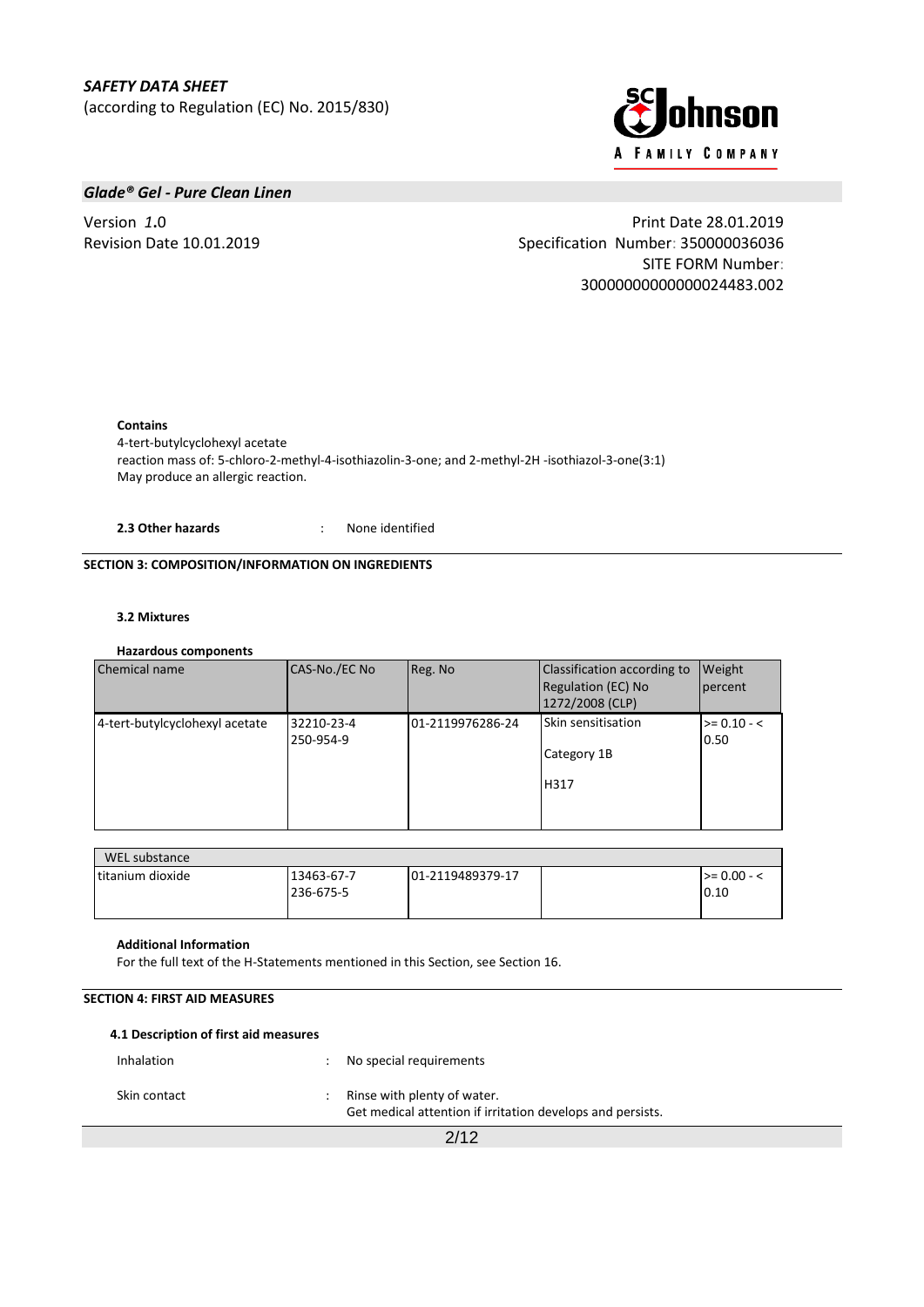

## *Glade® Gel - Pure Clean Linen*

Version *1***.**0 Print Date 28.01.2019 Revision Date 10.01.2019 Specification Number: 350000036036 SITE FORM Number: 30000000000000024483.002

| Eye contact                                                     |                      | Rinse with plenty of water.<br>Get medical attention if irritation develops and persists. |
|-----------------------------------------------------------------|----------------------|-------------------------------------------------------------------------------------------|
| Ingestion                                                       | $\ddot{\phantom{0}}$ | If symptoms persist, call a physician.                                                    |
| 4.2 Most important symptoms and effects, both acute and delayed |                      |                                                                                           |
| Eyes                                                            |                      | May irritate eyes.<br>No adverse effects expected when used as directed.                  |
| Skin effect                                                     | ÷                    | No adverse effects expected when used as directed.                                        |
| Inhalation                                                      | $\ddot{\phantom{a}}$ | No adverse effects expected when used as directed.                                        |
| Ingestion                                                       |                      | May cause abdominal discomfort.<br>No adverse effects expected when used as directed.     |

## **4.3 Indication of any immediate medical attention and special treatment needed**

See Description of first aid measures unless otherwise stated.

# **SECTION 5: FIREFIGHTING MEASURES**

#### **5.1 Extinguishing media**

| Suitable                                                     | $\ddot{\cdot}$       | Use extinguishing measures that are appropriate to local circumstances<br>and the surrounding environment.                                                                  |
|--------------------------------------------------------------|----------------------|-----------------------------------------------------------------------------------------------------------------------------------------------------------------------------|
| Unsuitable                                                   | ٠                    | None identified                                                                                                                                                             |
| 5.2 Special hazards arising from<br>the substance or mixture | $\ddot{\phantom{0}}$ | In case of fire and/or explosion do not breathe fumes.<br>Exposure to decomposition products may be a hazard to health.                                                     |
| 5.3 Advice for firefighters                                  | $\ddot{\cdot}$       | In the event of fire, wear self-contained breathing apparatus.<br>Wear suitable protective clothing and gloves.<br>Refer to current EN or National standard as appropriate. |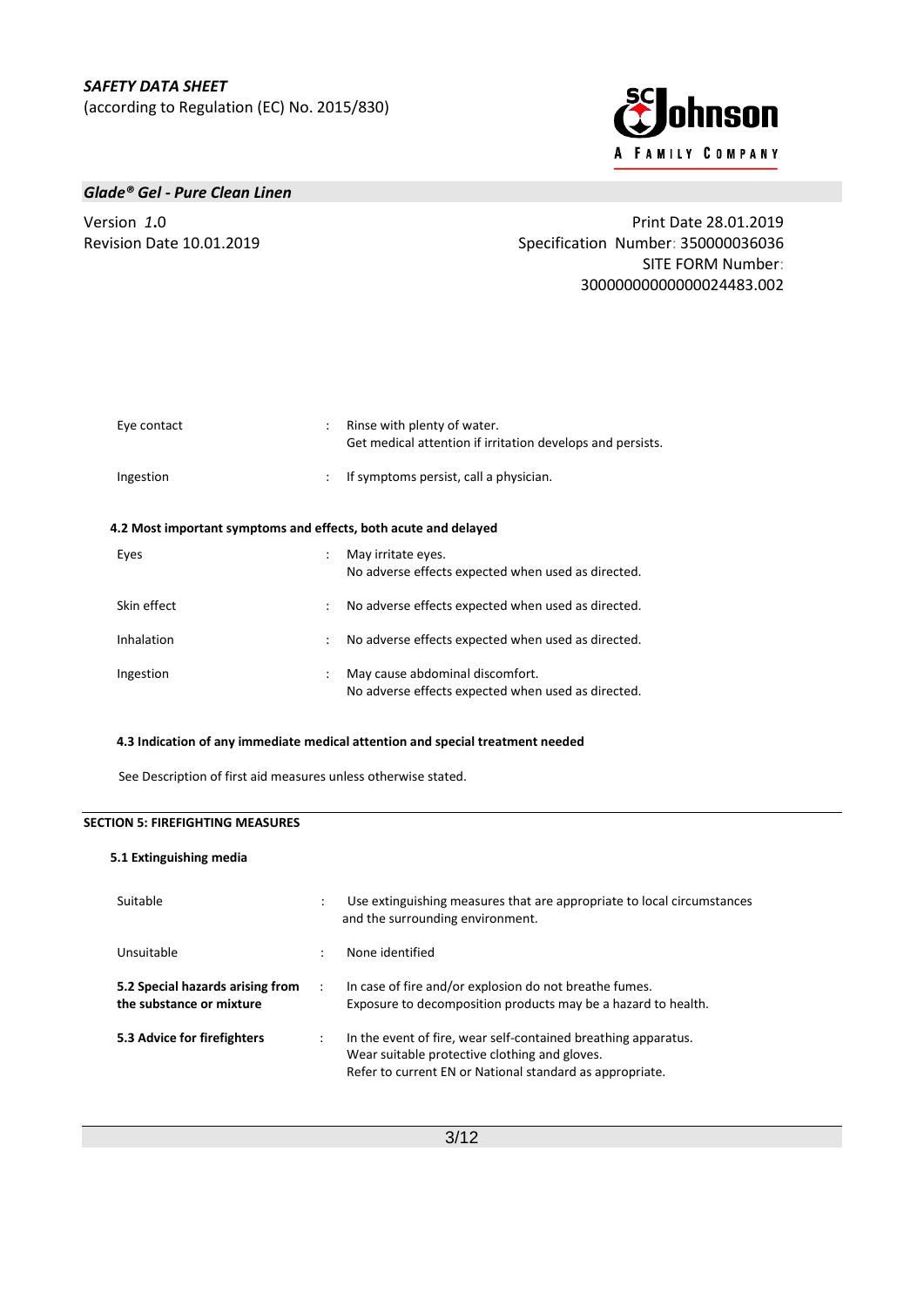

# *Glade® Gel - Pure Clean Linen*

Version *1***.**0 Print Date 28.01.2019 Revision Date 10.01.2019 Specification Number: 350000036036 SITE FORM Number: 30000000000000024483.002

# **SECTION 6: ACCIDENTAL RELEASE MEASURES**

| 6.1 Personal precautions,<br>protective equipment and<br>emergency procedures |                      | Use personal protective equipment.                                                                                                                                                                                                               |
|-------------------------------------------------------------------------------|----------------------|--------------------------------------------------------------------------------------------------------------------------------------------------------------------------------------------------------------------------------------------------|
| 6.2 Environmental precautions                                                 | $\ddot{\phantom{a}}$ | Outside of normal use, avoid release to the environment.<br>Prevent large amounts of product from entering drains.<br>Prevent further leakage or spillage if safe to do so.<br>Use appropriate containment to avoid environmental contamination. |
| 6.3 Methods and materials for<br>containment and cleaning up                  |                      | Clean residue from spill site.<br>Sweep up and shovel into suitable containers for disposal.                                                                                                                                                     |
| 6.4 Reference to other sections                                               | $\ddot{\phantom{a}}$ | For personal protection see section 8.<br>For disposal considerations see section 13.                                                                                                                                                            |
| <b>SECTION 7: HANDLING AND STORAGE</b>                                        |                      |                                                                                                                                                                                                                                                  |
| 7.1 Precautions for safe handling                                             |                      | : For personal protection see section 8.<br>Normal measures for preventive fire protection.                                                                                                                                                      |
| 7.2 Conditions for safe storage,<br>including any incompatibilities           |                      | Do not freeze.<br>Keep out of the reach of children.<br>Do not freeze.<br>No decomposition if stored and applied as directed.                                                                                                                    |
| 7.3 Specific end use(s)                                                       |                      | Consumer uses: Private households (= general public = consumers)<br>Air care products                                                                                                                                                            |

# **SECTION 8: EXPOSURE CONTROLS/PERSONAL PROTECTION**

#### **8.1 Control parameters**

## **Occupational Exposure Limit Values**

| Components       | CAS-No.    | mg/m3             | ppm | Form of exposure | List       |
|------------------|------------|-------------------|-----|------------------|------------|
| titanium dioxide | 13463-67-7 | $10 \text{ mg/m}$ |     | total inhalable  | UK WELTWAS |
|                  |            |                   |     |                  |            |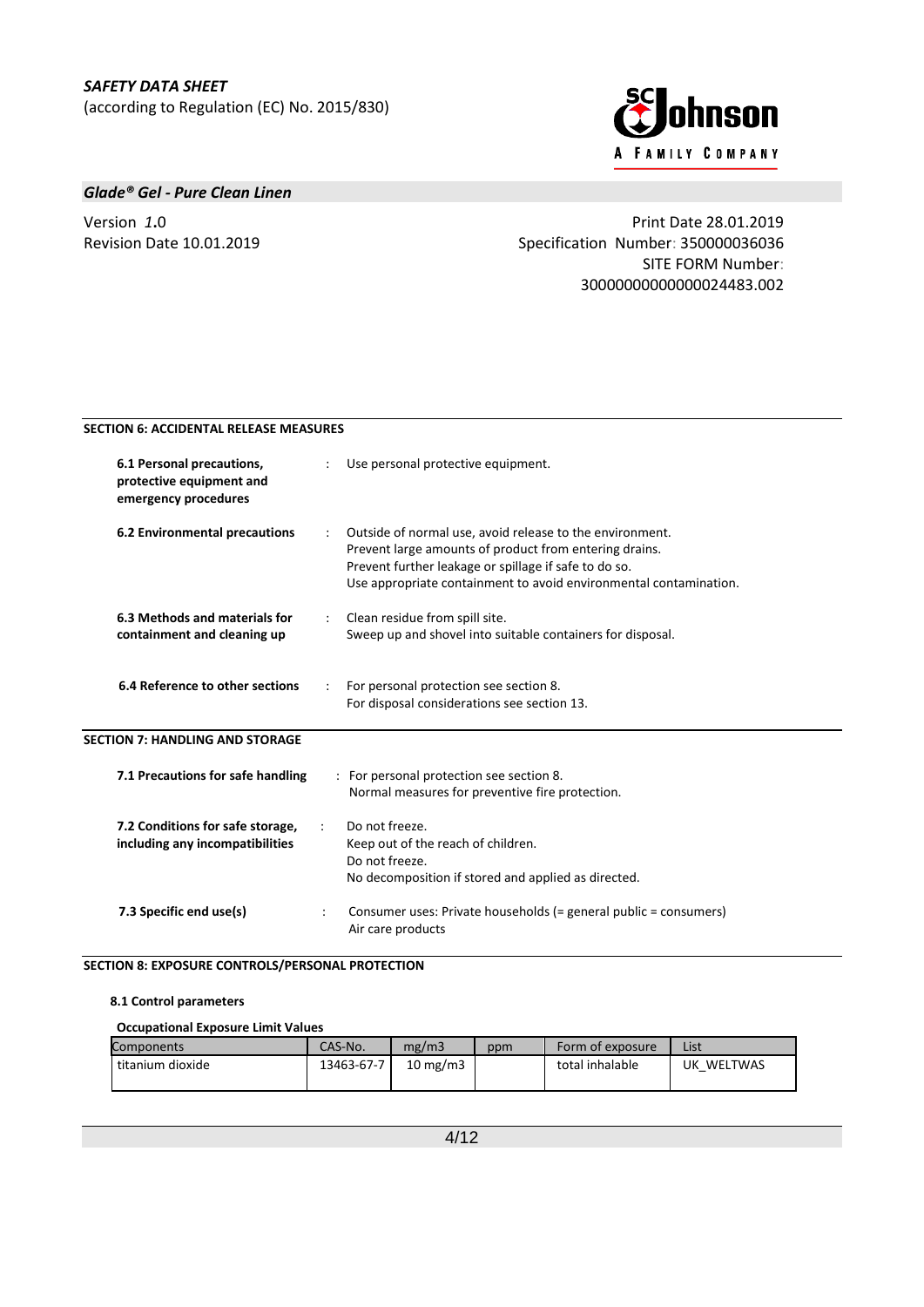

# *Glade® Gel - Pure Clean Linen*

Version *1***.**0 Print Date 28.01.2019 Revision Date 10.01.2019 Specification Number: 350000036036 SITE FORM Number: 30000000000000024483.002

|  | $4 \text{ mg/m}$  | respirable      | UK WELTWAS |
|--|-------------------|-----------------|------------|
|  | $30 \text{ mg/m}$ | total inhalable | UK WELSTEL |
|  | 12 $mg/m3$        | respirable      | UK WELSTEL |

Refer to current EN or National standard as appropriate.

#### **8.2 Exposure controls**

| Respiratory protection            |                      | No personal respiratory protective equipment normally required.                                                            |
|-----------------------------------|----------------------|----------------------------------------------------------------------------------------------------------------------------|
| Hand protection                   |                      | For prolonged or repeated contact use protective gloves.<br>Nitrile gloves - Thickness 0.12mm; Breakthrough time >2 hours. |
| Eye/face protection               | $\ddot{\phantom{0}}$ | No special requirements.                                                                                                   |
| Skin and body protection          | $\ddot{\phantom{0}}$ | No special requirements.                                                                                                   |
| Other information                 | $\ddot{\phantom{0}}$ | Wash hands before breaks and at the end of workday.                                                                        |
| Environmental Exposure Controls : |                      | Refer to section 6.                                                                                                        |

# **SECTION 9: PHYSICAL AND CHEMICAL PROPERTIES**

# **9.1 Information on basic physical and chemical properties** Appearance : gel Colour : blue Odour : powder Odour Threshold **South Accord Executes** : Test not applicable for this product type pH  $\qquad \qquad : \qquad$  Test not applicable for this product type Melting point/freezing point : 0 °C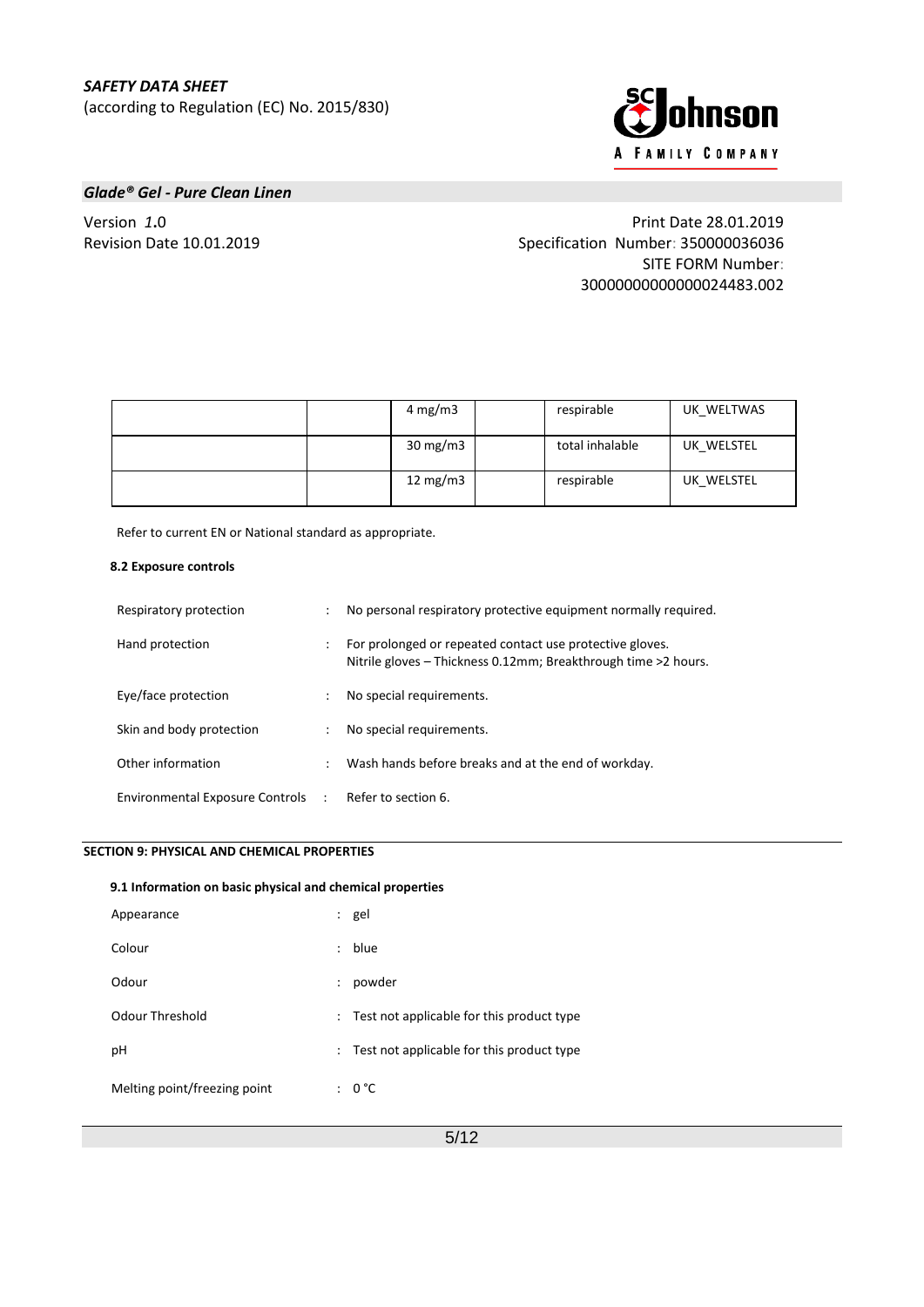

# *Glade® Gel - Pure Clean Linen*

Version *1***.**0 Print Date 28.01.2019 Revision Date 10.01.2019 Specification Number: 350000036036 SITE FORM Number: 30000000000000024483.002

| Initial boiling point and boiling range         | $\mathcal{L}$             | $> = 100 °C$                                |
|-------------------------------------------------|---------------------------|---------------------------------------------|
| Flash point                                     |                           | does not flash                              |
| Evaporation rate                                |                           | Test not applicable for this product type   |
| Flammability (solid, gas)                       | $\mathbb{R}^{\mathbb{Z}}$ | Does not sustain combustion.                |
| Upper/lower flammability or<br>explosive limits |                           | : Test not applicable for this product type |
| Vapour pressure                                 |                           | Test not applicable for this product type   |
| Vapour density                                  |                           | Test not applicable for this product type   |
| Relative density                                |                           | 1 g/cm3 at 20 °Cestimated                   |
| Solubility(ies)                                 |                           | partly soluble                              |
| Partition coefficient: n-<br>octanol/water      |                           | : Test not applicable for this product type |
| Auto-ignition temperature                       |                           | Test not applicable for this product type   |
| Decomposition temperature                       |                           | : Test not applicable for this product type |
| Viscosity, dynamic                              |                           | Test not applicable for this product type   |
| Viscosity, kinematic                            |                           | Test not applicable for this product type   |
| <b>Explosive properties</b>                     |                           | Test not applicable for this product type   |
| Oxidizing properties                            |                           | Test not applicable for this product type   |
| 9.2 Other information                           |                           |                                             |
| Other information                               |                           | : None identified<br>$\ddot{\cdot}$         |

# **SECTION 10: STABILITY AND REACTIVITY**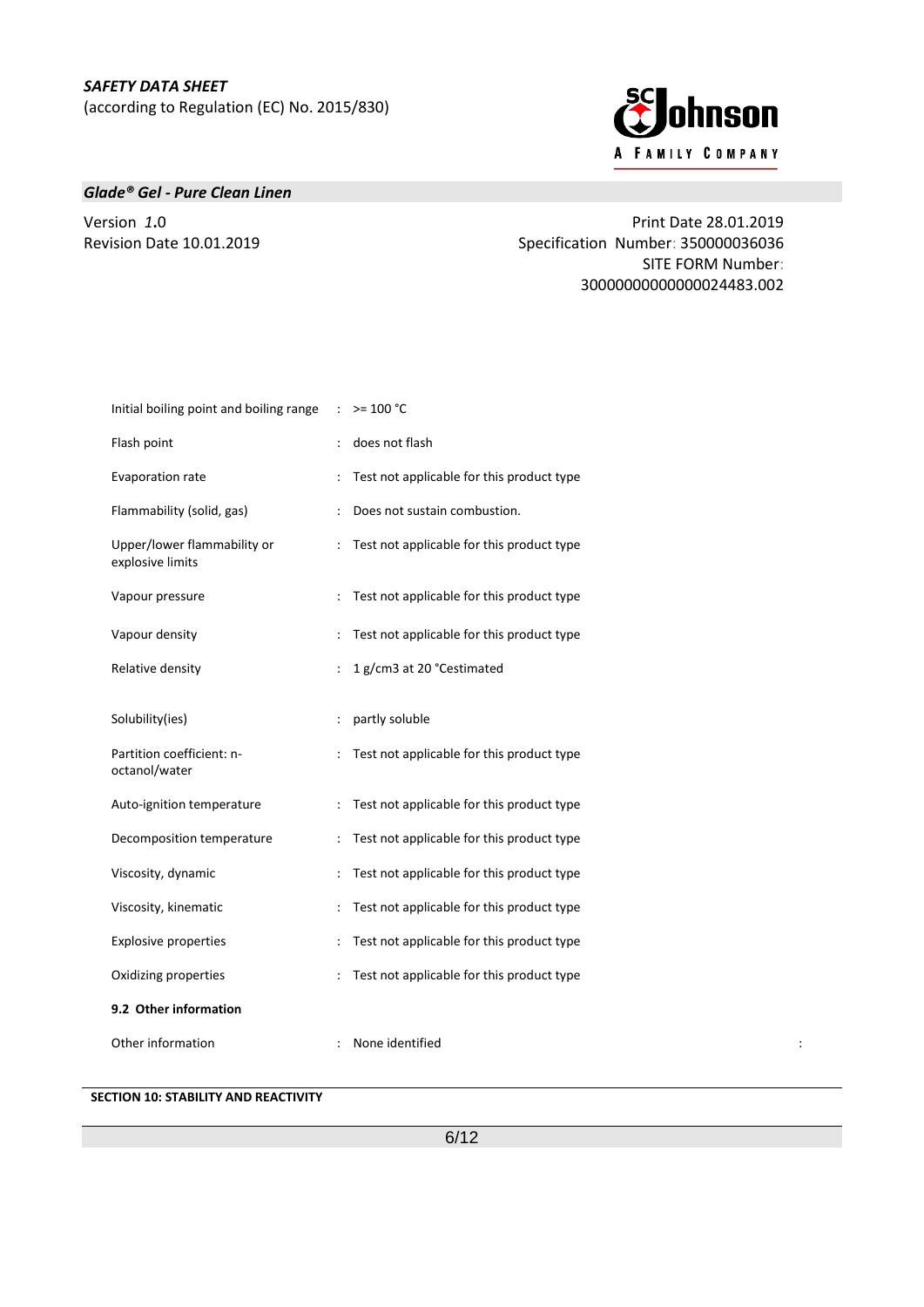

# *Glade® Gel - Pure Clean Linen*

Version *1***.**0 Print Date 28.01.2019 Revision Date 10.01.2019 Specification Number: 350000036036 SITE FORM Number: 30000000000000024483.002

| 10.1 Reactivity                            | : No dangerous reaction known under conditions of normal use. |  |
|--------------------------------------------|---------------------------------------------------------------|--|
| 10.2 Chemical stability                    | : Stable under recommended storage conditions.                |  |
| 10.3 Possibility of hazardous<br>reactions | : None known.                                                 |  |
| 10.4 Conditions to avoid                   | : Extremes of temperature and direct sunlight.                |  |
| 10.5 Incompatible materials                | : None known.                                                 |  |
| 10.6 Hazardous decomposition<br>products   | : No decomposition if stored and applied as directed.         |  |

**SECTION 11: TOXICOLOGICAL INFORMATION**

## **11.1 Information on toxicological effects**

#### **Acute oral toxicity**

| Name    | Method             | <b>Species</b> | <b>Dose</b>   |
|---------|--------------------|----------------|---------------|
| Product | LD50<br>Calculated |                | > 2,000 mg/kg |

#### **Acute inhalation toxicity**

| Name    | Method                      | <b>Species</b> | <b>Dose</b> | <b>Exposure time</b> |
|---------|-----------------------------|----------------|-------------|----------------------|
| Product | LC50 (vapour)<br>Calculated |                | $>$ 20 mg/l |                      |

#### **Acute dermal toxicity**

| Name    | <b>Method</b>      | <b>Species</b> | <b>Dose</b>   |
|---------|--------------------|----------------|---------------|
| Product | LD50<br>Calculated |                | > 2,000 mg/kg |

# **Acute oral toxicity**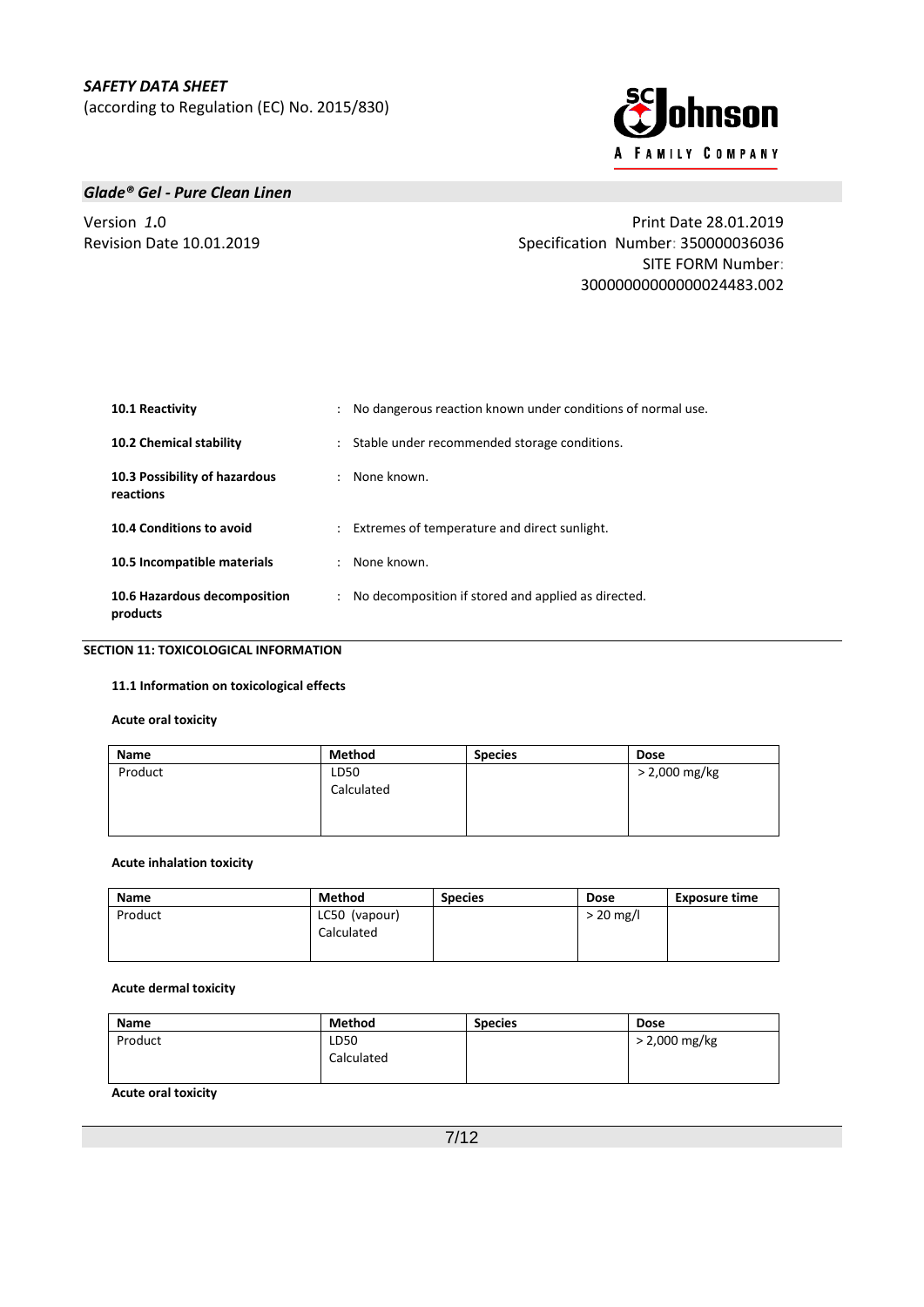

# *Glade® Gel - Pure Clean Linen*

Version *1***.**0 Print Date 28.01.2019 Revision Date 10.01.2019 Specification Number: 350000036036 SITE FORM Number: 30000000000000024483.002

| Name                           | Method | <b>Species</b> | <b>Dose</b> |
|--------------------------------|--------|----------------|-------------|
| 4-tert-butylcyclohexyl acetate | LD50   | Rat            | 5 $g/kg$    |

#### **Acute inhalation toxicity**

| <b>Name</b>                    | Method            | <b>Species</b> | <b>Dose</b> | Exposure time |
|--------------------------------|-------------------|----------------|-------------|---------------|
| 4-tert-butylcyclohexyl acetate | No data available |                |             |               |
|                                |                   |                |             |               |

# **Acute dermal toxicity**

| <b>Name</b>                    | Method | <b>Species</b> | <b>Dose</b>   |
|--------------------------------|--------|----------------|---------------|
| 4-tert-butylcyclohexyl acetate | LD50   | Rabbit         | > 4,680 mg/kg |
|                                |        |                |               |

| Skin corrosion/irritation            | $\ddot{\phantom{a}}$ | Based on available data, the classification criteria are not met.   |
|--------------------------------------|----------------------|---------------------------------------------------------------------|
| Serious eye damage/eye<br>irritation | $\ddot{\phantom{a}}$ | Based on available data, the classification criteria are not met.   |
| Skin sensitisation                   | $\ddot{\cdot}$       | Based on available data, the classification criteria are not met.   |
| Germ cell mutagenicity               | $\ddot{\cdot}$       | Based on available data, the classification criteria are not met.   |
| Carcinogenicity                      | $\ddot{\cdot}$       | Based on available data, the classification criteria are not met.   |
| Toxicity for reproduction            | $\ddot{\cdot}$       | Based on available data, the classification criteria are not met.   |
| STOT - single exposure               | $\ddot{\cdot}$       | Based on available data, the classification criteria are not met.   |
| STOT - repeated exposure             |                      | Based on available data, the classification criteria are not met.   |
| Aspiration hazard                    |                      | : Based on available data, the classification criteria are not met. |

**SECTION 12: ECOLOGICAL INFORMATION**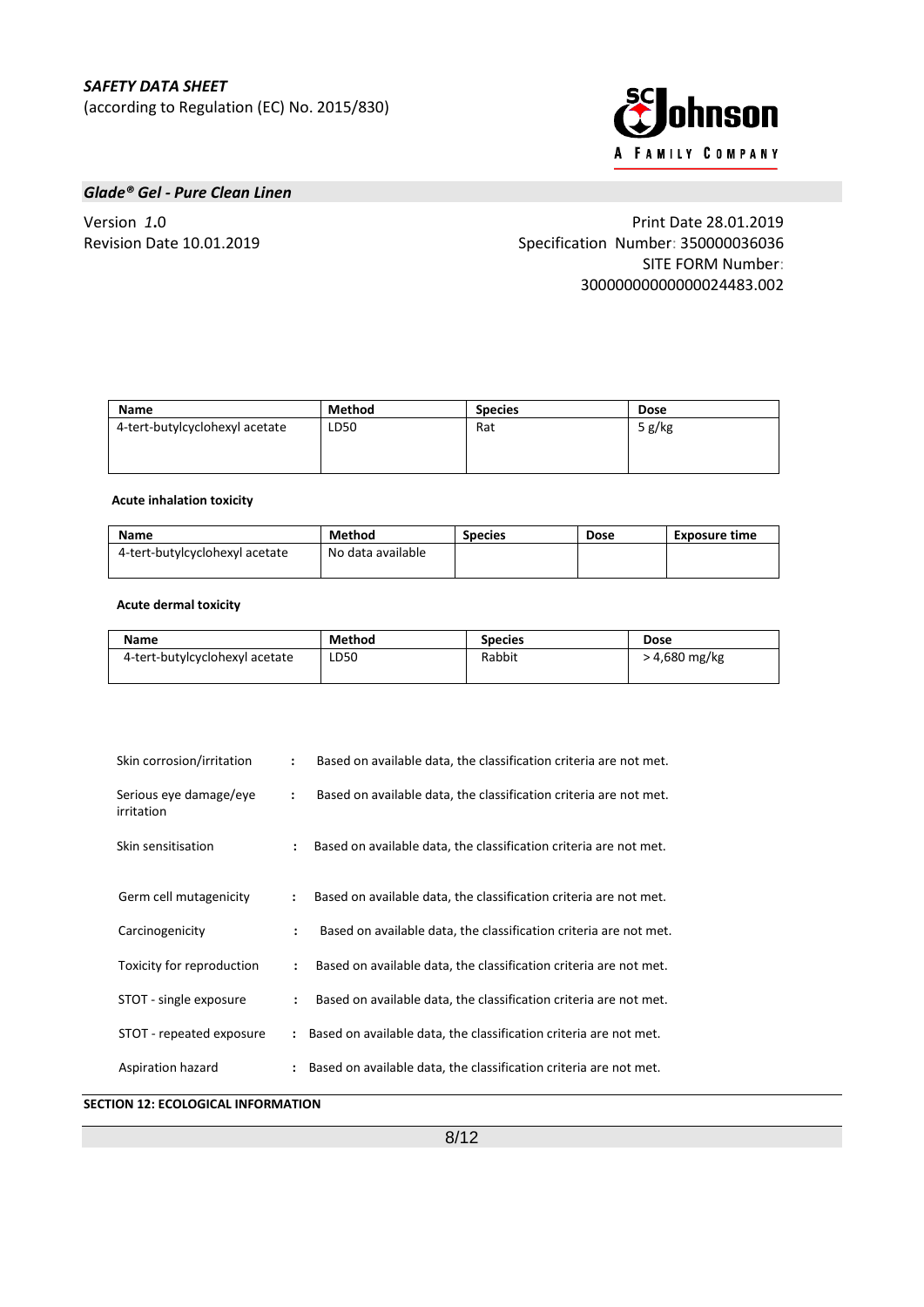

# *Glade® Gel - Pure Clean Linen*

Version *1***.**0 Print Date 28.01.2019 Revision Date 10.01.2019 Specification Number: 350000036036 SITE FORM Number: 30000000000000024483.002

**Product :** The product itself has not been tested.

**12.1****Toxicity**

**Toxicity to fish**

| <b>Components</b>              | <b>End point</b>          | <b>Species</b>                          | Value      | <b>Exposure time</b> |
|--------------------------------|---------------------------|-----------------------------------------|------------|----------------------|
| 4-tert-butylcyclohexyl acetate | LC50 flow-through<br>test | Pimephales promelas<br>(fathead minnow) | $6.5$ mg/l | 96 h                 |
| titanium dioxide               | EC50 static test          | Pseudokirchnerella<br>subcapitata       | $61$ mg/l  | 72 h                 |

# **Toxicity to aquatic invertebrates**

| <b>Components</b>              | <b>End point</b>           | <b>Species</b>                | Value         | <b>Exposure time</b> |
|--------------------------------|----------------------------|-------------------------------|---------------|----------------------|
| 4-tert-butylcyclohexyl acetate | <b>EC50</b><br>static test | Daphnia magna (Water<br>flea) | 5.3 mg/l      | 48 h                 |
| titanium dioxide               | <b>EC50</b>                | Daphnia magna (Water<br>flea) | $>$ 500 mg/l  | 48 h                 |
|                                | <b>NOEC</b>                | Daphnia magna                 | $> 2.92$ mg/l | 21 <sub>d</sub>      |

#### **Toxicity to aquatic plants**

| <b>Components</b>              | End point        | <b>Species</b>                              | Value             | <b>Exposure time</b> |
|--------------------------------|------------------|---------------------------------------------|-------------------|----------------------|
| 4-tert-butylcyclohexyl acetate | EC50 static test | Desmodesmus<br>subspicatus (green<br>algae) | $22 \text{ mg/l}$ | 72 h                 |
| titanium dioxide               | EC50 static test | Pseudokirchneriella<br>subcapitata (green   | $61 \text{ mg/l}$ | 72 h                 |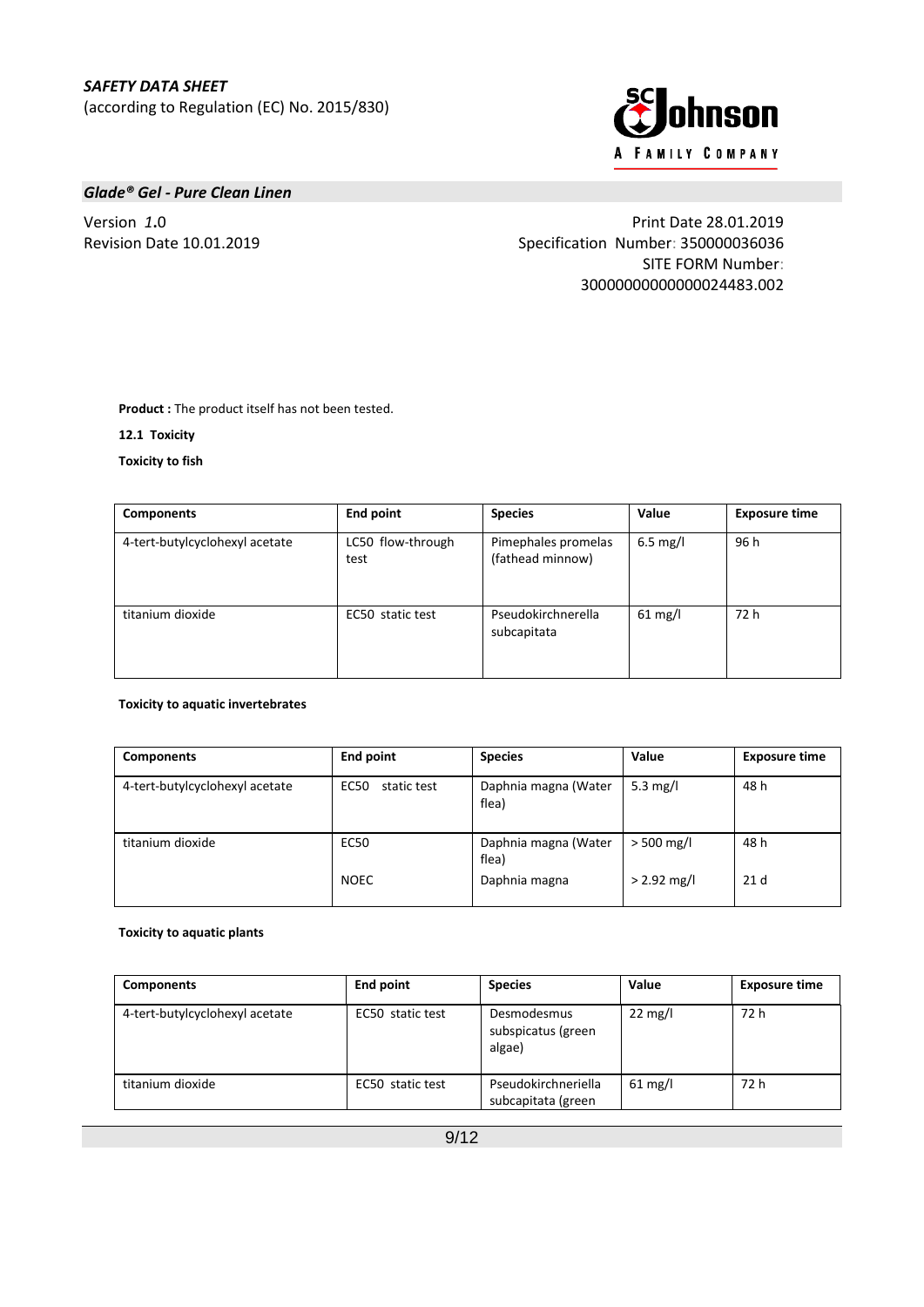

# *Glade® Gel - Pure Clean Linen*

Version *1***.**0 Print Date 28.01.2019 Revision Date 10.01.2019 Specification Number: 350000036036 SITE FORM Number: 30000000000000024483.002

|  | algae |  |
|--|-------|--|
|  |       |  |

## **12.2****Persistence and degradability**

| Component                      | <b>Biodegradation</b> | <b>Exposure time</b> | Summary                |
|--------------------------------|-----------------------|----------------------|------------------------|
| 4-tert-butylcyclohexyl acetate | 75 %                  | 28 d                 | Readily biodegradable. |
| titanium dioxide               | No data available     |                      |                        |

# **12.3****Bioaccumulative potential**

| Component                      | <b>Bioconcentration factor (BCF)</b> | <b>Partition Coefficient n-Octanol/water</b><br>(log) |
|--------------------------------|--------------------------------------|-------------------------------------------------------|
| 4-tert-butylcyclohexyl acetate | 234 - 334.6 OSAR                     | 4.8                                                   |
| titanium dioxide               | No data available                    | No data available                                     |

# **12.4****Mobility in soil**

| Component                      | <b>End point</b>  | Value                      |
|--------------------------------|-------------------|----------------------------|
| 4-tert-butylcyclohexyl acetate | Koc               | > 3243 - < 4603 Calculated |
| titanium dioxide               | No data available |                            |

# **12.5****Results of PBT and vPvB assessment**

| Component                      | <b>Results</b>                       |
|--------------------------------|--------------------------------------|
| 4-tert-butylcyclohexyl acetate | Not fulfilling PBT and vPvB criteria |
| titanium dioxide               | Not fulfilling PBT and vPvB criteria |

#### **12.6 Other adverse effects :** None known.

10/12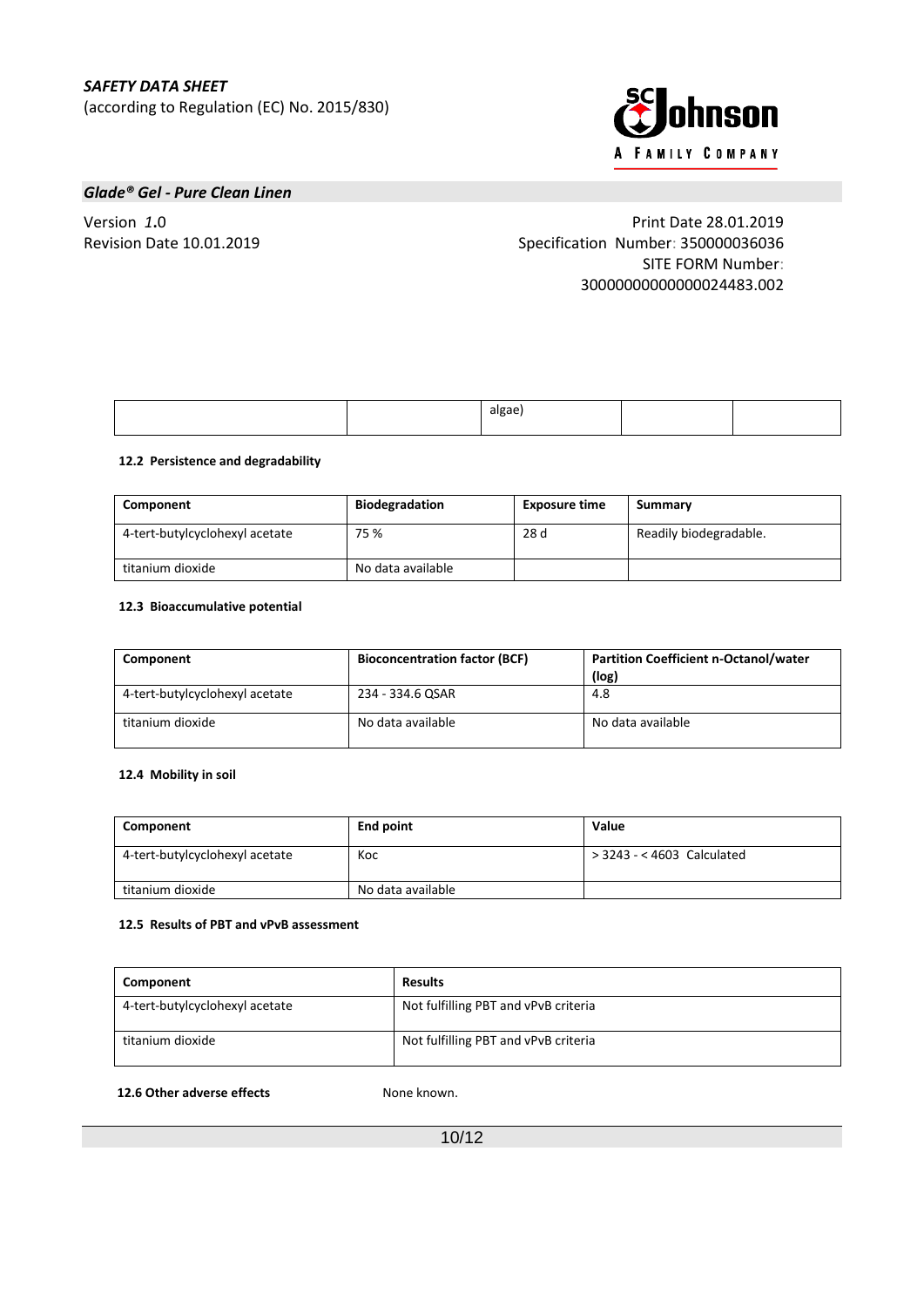

# *Glade® Gel - Pure Clean Linen*

Version *1***.**0 Print Date 28.01.2019 Revision Date 10.01.2019 Specification Number: 350000036036 SITE FORM Number: 30000000000000024483.002

| <b>SECTION 13: DISPOSAL CONSIDERATIONS</b><br>13.1 Waste treatment methods |                        |                                                                                                                                                                                                                                                |
|----------------------------------------------------------------------------|------------------------|------------------------------------------------------------------------------------------------------------------------------------------------------------------------------------------------------------------------------------------------|
| Product                                                                    | $\bullet$<br>$\bullet$ | Do not dispose of waste into sewer.<br>Do not contaminate ponds, waterways or ditches with<br>chemical or used container.<br>Disposal should be in accordance with local, state or<br>national legislation.<br>Please recycle empty packaging. |
| Packaging                                                                  | ٠<br>$\bullet$         | Do not re-use empty containers.                                                                                                                                                                                                                |

# **SECTION 14: TRANSPORT INFORMATION**

#### **Land transport**

Not classified as dangerous in the meaning of transport regulations.

#### **Sea transport**

Not classified as dangerous in the meaning of transport regulations.

#### **Air transport**

Not classified as dangerous in the meaning of transport regulations.

| <b>SECTION 15: REGULATORY INFORMATION</b>                                                                    |  |                                                                                           |
|--------------------------------------------------------------------------------------------------------------|--|-------------------------------------------------------------------------------------------|
| 15.1 Safety, health and<br>environmental<br>regulations/legislation specific for<br>the substance or mixture |  | This safety datasheet complies with the requirements of Regulation (EC)<br>No. 1907/2006. |
| 15.2 Chemical safety assessment                                                                              |  | Not required for consumer products.                                                       |

#### **SECTION 16: OTHER INFORMATION**

If applicable, revision(s) are noted by the bold bars || in left-hand margin.

**Key abbreviations or acronyms used**

#### EC - European Community

11/12